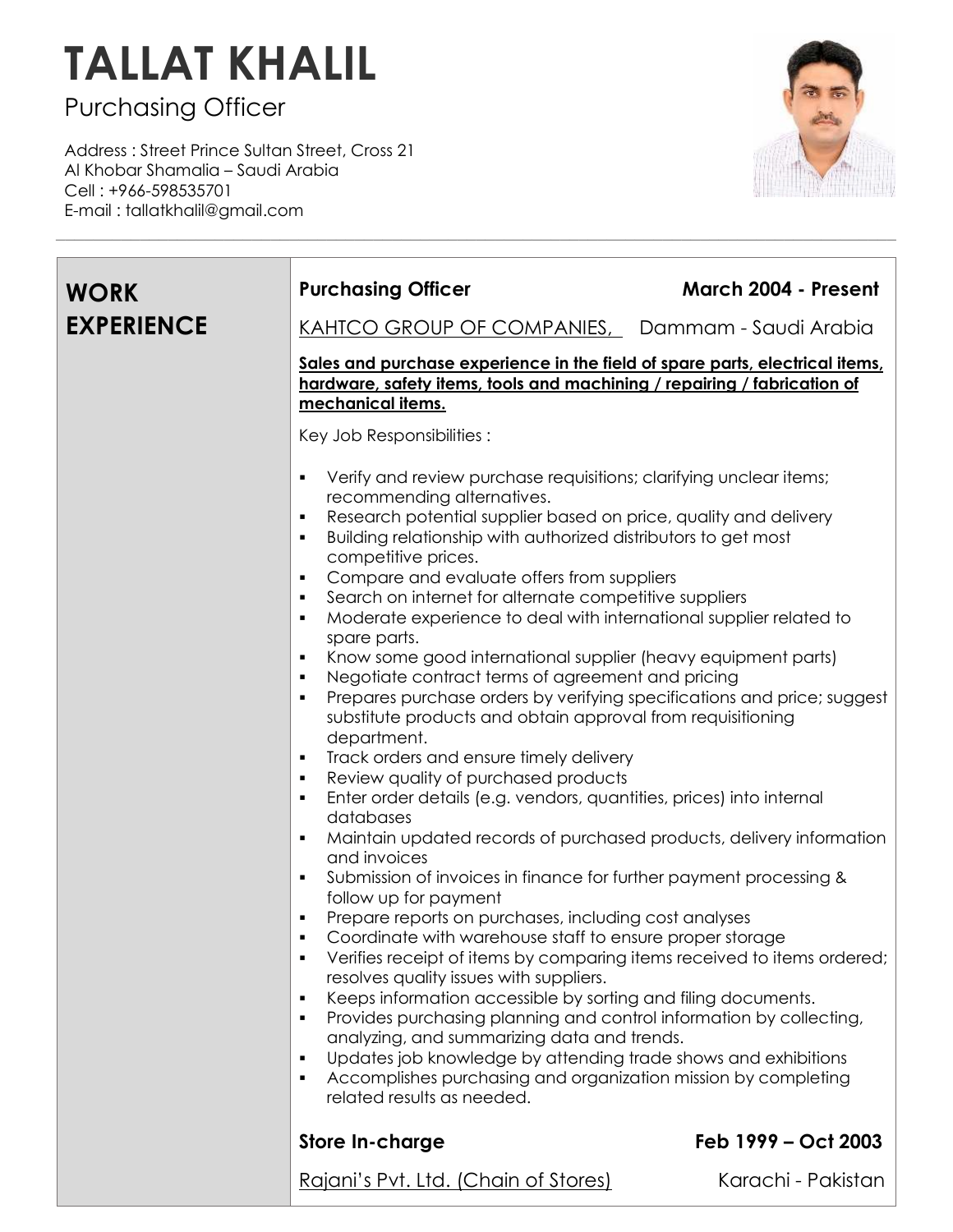|                                       | Key Job Responsibilities:<br>Develop effective stocking and inventory control system.<br>$\blacksquare$<br>Follow up FIFO sale method.<br>٠<br>Completes store operational requirements by scheduling and<br>٠                                                                                                                 |                                     |
|---------------------------------------|--------------------------------------------------------------------------------------------------------------------------------------------------------------------------------------------------------------------------------------------------------------------------------------------------------------------------------|-------------------------------------|
|                                       | assigning team; following up on work results.<br>Generate and review daily sales report<br>Liaising with head office<br>٠<br>Maintain inventory by implementing purchasing plans and staying in<br>٠                                                                                                                           |                                     |
|                                       | contact with merchandisers<br>Work with merchandisers to bring in effective marketing displays for<br>$\blacksquare$<br>the sales floor and store windows<br>Overseeing pricing and stock control<br>٠<br>Preparing promotional materials and displays<br>٠                                                                    |                                     |
|                                       | Protects employees and customers by providing a safe and clean<br>٠<br>store environment.<br>Greet and assist customers as necessary when other sales associates<br>$\blacksquare$<br>are busy                                                                                                                                 |                                     |
|                                       | Dealing with customer queries and complaints<br>٠<br>Interact with the public via social media and maintain the store's<br>online presence<br>Maintains the stability and reputation of the store by complying with<br>٠<br>legal requirements.<br>Contributes to team effort by accomplishing related results as needed.<br>٠ |                                     |
| <b>CORE</b><br><b>COMPETENCIES</b>    | Supplier Management<br>п<br>Material sourcing<br>٠<br><b>Team Building</b><br>٠<br>Problem Solving Skill<br>$\blacksquare$                                                                                                                                                                                                     |                                     |
| <b>EDUCATION</b>                      | <b>Bachelor in Commerce</b><br>Karachi University<br>F. Sc (Pre- Engineering)<br>Sindh Muslim Science College<br><b>Matriculation SSC (Science Group)</b><br>P.N Boys Secondary School                                                                                                                                         | 2001-2003<br>1996-1998<br>1994-1995 |
| <b>COMPUTER SKILLS</b>                | Operating Systems: Windows Vista, 7 & XP<br>Packages: Microsoft Office (Project, Word, Excel, Power Point)<br>Adobe Reader and Writer<br>$\blacksquare$<br>Smacc software: which is internal database for sale and purchase.<br>$\blacksquare$                                                                                 |                                     |
| <b>LANGUAGES</b>                      | English: Well spoke, write & Read<br>٠<br>Urdu: Good spoke, write & Read<br>Arabic: Fair spoke and understand<br>$\blacksquare$                                                                                                                                                                                                |                                     |
| <b>PERSONAL</b><br><b>INFORMATION</b> | Father Name: Muhammad Khalil<br>٠<br>Date of Birth: 03rd December 1979<br>٠<br>Nationality: Pakistani<br>٠<br><b>Marital Status: Married</b><br>٠<br>C.N.I.C #: 42301-0707167-5<br>٠                                                                                                                                           |                                     |